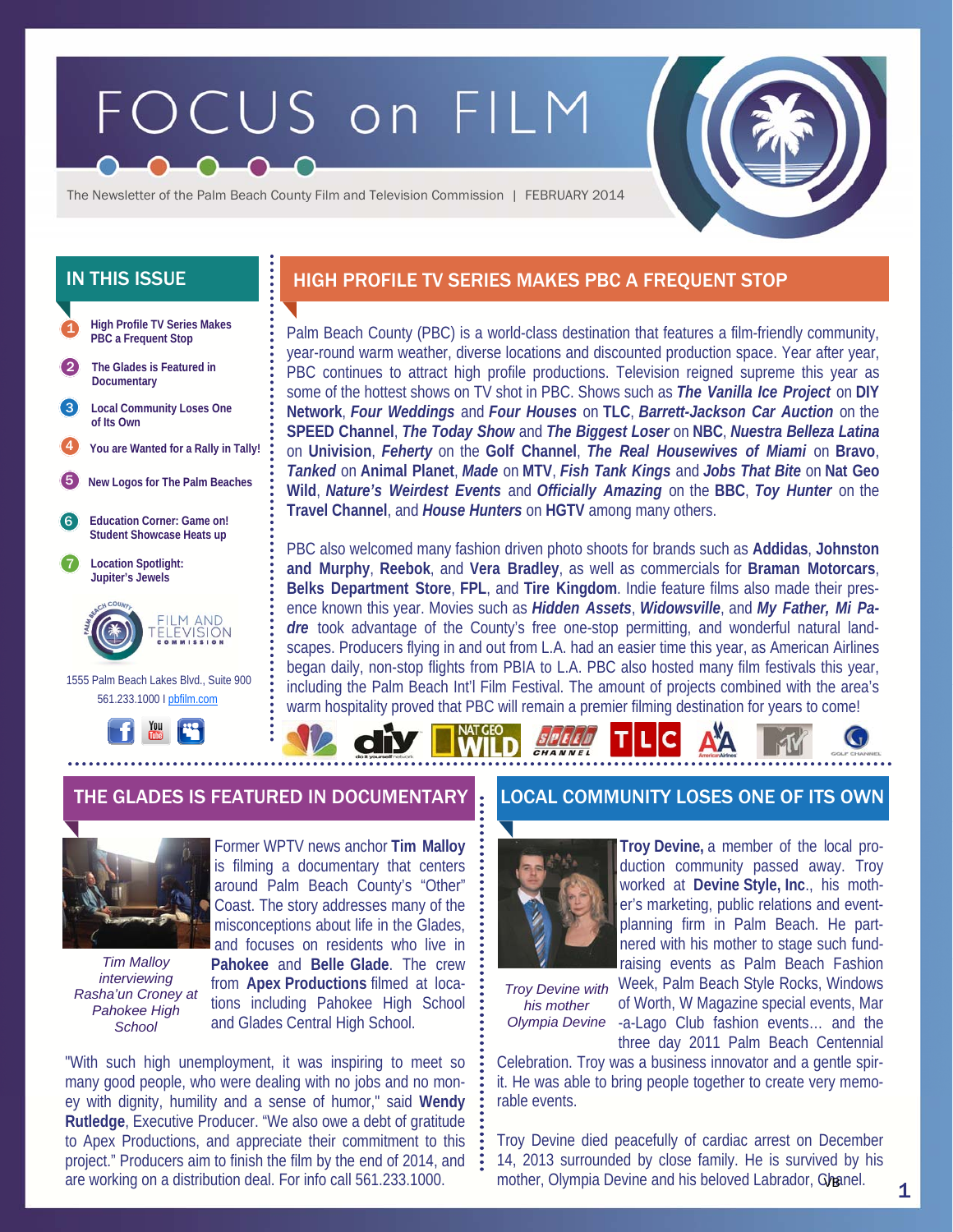

FOCUS ON FILM



Local photographer **Gregory Ross** has selfpublished a new book called "**Faces!"** The images in this book have been selected from Ross' editorial collection. It is a body of work that spans thirty years and six continents. An exhibition of these photos will be at an upcom-

*"Faces"* 

ing fundraising event for the Paley Foundation. Many of the images included were taken while accompanying the Paley Foundation Medical Mission Team to Haiti and Nicaragua. The event will take place on Friday, February 21 from 6-9pm at 312 Clematis Street.

For more information or to purchase the book visit blurb.com or iTunes or iBook for download.

# 'CLASSIC' EVENT RETURNS TO PGA



The world's best golfers will compete for a purse of \$6 million during this year's **Honda Classic**. The PGA National Resort & Spa in Palm Beach Gardens will welcome 144 golfers from **February 24-March 2**. Crisp, high-definition coverage will be broadcast on both **NBC** and the **Golf Chan-**

*The Honda Classic* 

**nel** for a total of 16 hours, an increase of four hours over last year! The Honda Classic will feature one of the strongest fields

of the year with a number of the best golfers coming to the event. Over 100,000 spectators are also expected to come out, and be a part of the festivities. **Classic.** 



The Palm Beach County Sports Commission plays an important role in the tournament with the coordination of the visit. Net proceeds of the

event benefit South Florida charities through the Children's Healthcare Charity. For more information visit thehondaclassic.com or pgaresort.com.



# FAMED PHOTOG CAPTURES MANY 'FACES' **In the UNIVELATIVE FASHION CO. SHOOTS IN PBC**



A new clothing line, **Ellie Kai** is introducing a new way to think about women's clothes. Along with an Ellie Kai Consultant, women get the opportunity to become their own designer, get the garments made for

Ellie Kai Shoot them, and then delivered to their door.

**Montana Pritchard Photography** was hired to produce a photo shoot for Ellie Kai. "We chose the Palm Beach area for our shoot because of the amazing climate, and varied landscape. The combination of the natural shoreline and the intown architecture were a big draw for this collection," said **Kristin Barclay**, VP of Marketing & Technology. The photos will appear in the editorial media for the Spring & Summer collection. For more info visit elliekai.com. montanapritchard . . .

# LEGENDARY GOLFERS COME TOGETHER



Golfing legends will tee it up at this year's **Allianz Championship** at the **Old Course at Broken Sound** in Boca Raton from **February 3-9, 2014. The Golf Channel** will televise all three rounds of championship play

*Allianz Championship* 

featuring golfers such as the 2013 defending champion **Rocco Mediate.** Spectators who come to this tournament are in for a treat, as the best Championship Tour Professionals shoot it out in stroke play with a total purse of \$1.6 million. Allianz also features adult and junior Pro-Am tournaments, putting contests, clinics, and more.



The field consists of 81 of the best Champions Tour professionals competing in a 54-hole stroke play. This will mark the 8th consecutive year the event has taken place in Palm Beach

County. For more information visit allianzchampionship.com.

## POLO SEASON ATTRACTS INTERNATIONAL MEDIA COVERAGE



*Trump Invitational Photo Credit: Larry Marano/Getty Images* 

When polo ponies thunder down the field, flanked by a sea of celebrities and women in hats, polo season has begun! **Jennifer Wood Media, Inc.**, an equestrian public relations and marketing firm issued accreditation to hundreds of media outlets from around the world this year. At the recent Trump Invitational at Mar-a-Lago in Palm Beach, media outlets such as Access Hollywood Online, Daily Mail, E! Online, Extra Online, New York Post, People, and The Wall Street Journal covered the event. Other popular venues that attract media attention include the Palm Beach International Equestrian Center, which has 12 competition rings, and is home to the 2014 FTI Consulting Winter Equestrian Festival. The International Polo Club also has an entire season of competitions including the U.S. Open Polo Championship. For more info on these, or the array of other equestrian/polo venues in PBC, call 561.299.1000.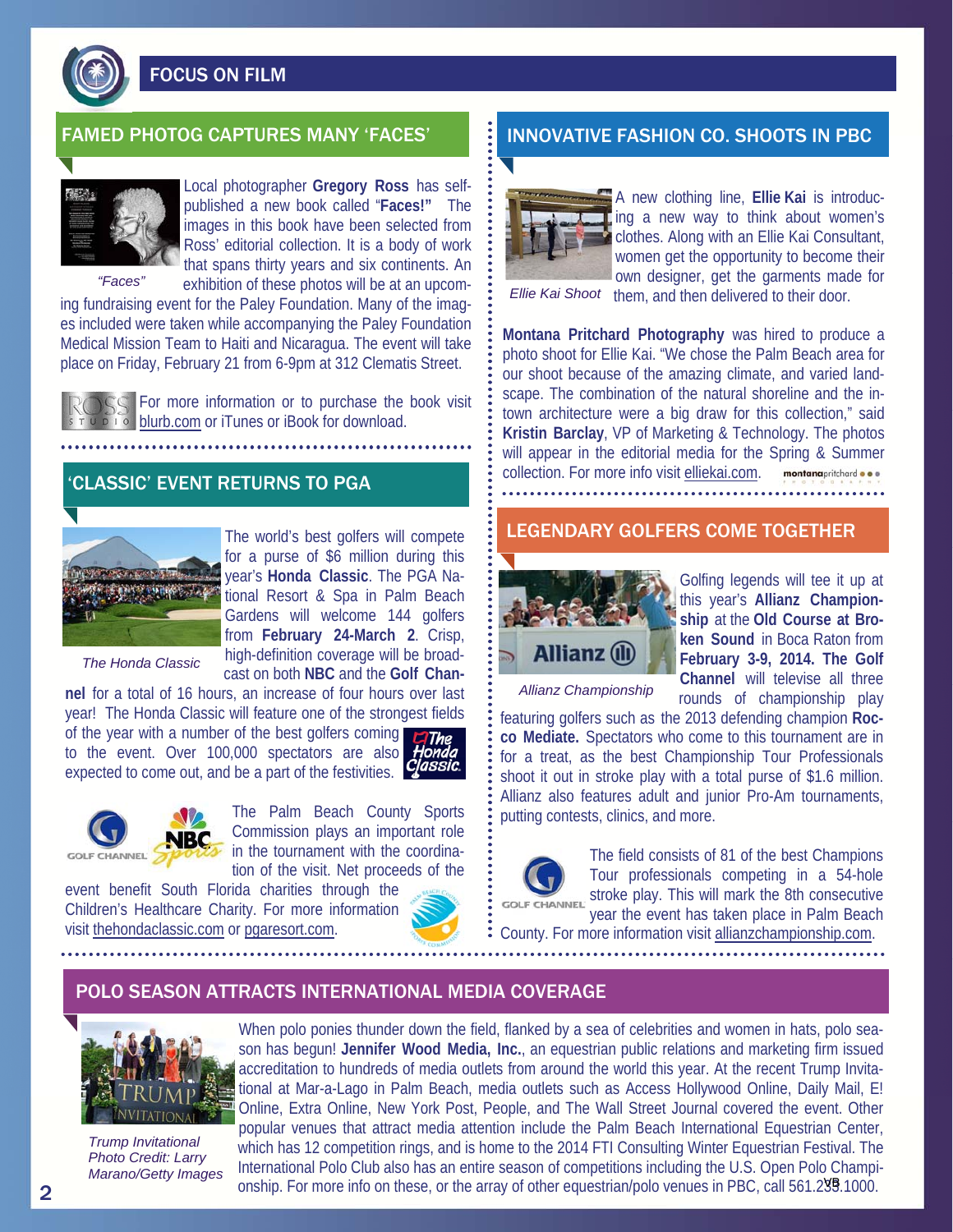FOCUS ON FILM



# LOVE MATCH FOR DELRAY AND TENNIS **BEHIND THE LENS: CATALOG SHOOT IN P**



*Andy Roddick Photo Credit:* 

Four of the current Top 20 singles players, a great doubles team, and the 2001 Wimbledon champion are all included in a group of players who have signed on with the Delray Beach Open by The Venetian® Las Vegas. The 32-player ATP World Tour field will include Top 20 stars **Tommy Habitary Change is the U.S. Contract Construct Camera Sport and Shooting at a private Camera Sport Haas (No. 12) and <b>John Isner** (No. 14).  $\cdot$  *Come in Ocean Ridge* The world No. 1 **Bryan Brothers** doubles

team will highlight the doubles field, as the twins return to Delray Beach for the seventh time. **Goran Ivanisevic**, the only Wimbledon champion in history to have won on a wild card, will join 2003 US Open champion **Andy Roddick** and four other former ATP stars in Delray Beach's ATP Champions event.

**The Tennis Channel** will broadcast 20 hours of live coverage in the U.S., and the event will be shown internationally in 158 countries for 52 hours. The world's only combined ATP World Tour and ATP Champions Tour event will be played February 14-23, at the Delray Beach Stadium & **TENNIS** Tennis Center. For more info visit yellowtennisball.com.

# YOU ARE WANTED FOR A RALLY IN TALLY!

**Film Florida** needs the help of filmmakers! The organization will be hosting a **Rally in Tally** on **March 26**  for the **Entertainment Production Tax Incentive Program**. The organizers of the event are looking for cast and crew from film, TV, Digital and ancillary businesses to participate. The purpose of the Rally is to show the Florida legislation that the Film, Entertainment and Digital Media Industry is in need of support.

Participants will speak directly with the legislators who can support the pending legislation to replenish the Florida Film & Entertainment Incentive Program. For more info visit filmflorida.org.



The production team from **Grandin Road** came to Palm Beach County to shoot their **May/June 2014 Catalog**! The crew photographed their outdoor furniture and garden collections at beautiful private homes in cities including Boca Raton, Delray Beach, and Ocean Ridge.

*home in Ocean Ridge* 

"We chose Palm Beach County for the diversity of the landscape and architecture from beautiful ocean vistas to English gardens and French chateaus. "We enjoy photographing in Palm Beach County and worked with **All-Star Locations** to source private residences that complement our products," said Producer **Gina Weable.** Grandin Road sells everything from small accessories to entire rooms, inside and out. The debut issue of Grandin Road was sent out in March 2003. Today, they nationally distribute tens of millions of catalogs every year. For more info visit grandinroad.com, and for more info on All-Star Locations visit

all-starlocations.com.

grandinroad

# TLC RETURNS TO PALM BEACH COUNTY



The TLC television show *Four Weddings* came back to Palm Beach County (PBC) to film another episode! The crew filmed scenic footage for the show

*Four Weddings* 

at locations including **Barwick Park**  and **Lake Ida Park** in Delray Beach.

The show follows four brides who have agreed to be guests at each other's weddings and then judge which one is best. The bride with the most points wins a dream honeymoon.

The series will premiere new episodes in May 2014. For info visit tlc.com/tv-shows/four-weddings.

# NEW LOGOS FOR THE PALM BEACHES!



The officials from Discover Palm Beach County (DPBC) unveiled the logo and wordmark for the destination's new tourism identity, Discover The Palm Beaches Florida. "I am absolutely thrilled with our new mark - it truly captures the soul of our destination," said **Jorge Pesquera**, President and CEO of The Official Tourism Marketing Corporation Discover Palm Beach County.

*Corporate Logo* 

DPBC also unveiled the brand application for the organization identity, Discover Palm Beach County, The Official Tourism Marketing Corporation for The Palm Beaches. The organizational brand application coincides with THE PALM BEACHES the tourism identity, bringing a sense of integration, simplicity and heightened awareness as DPBC markets to customers and engages hospitality partners with one logo and one brand. For more info call 561.233.3000.



3